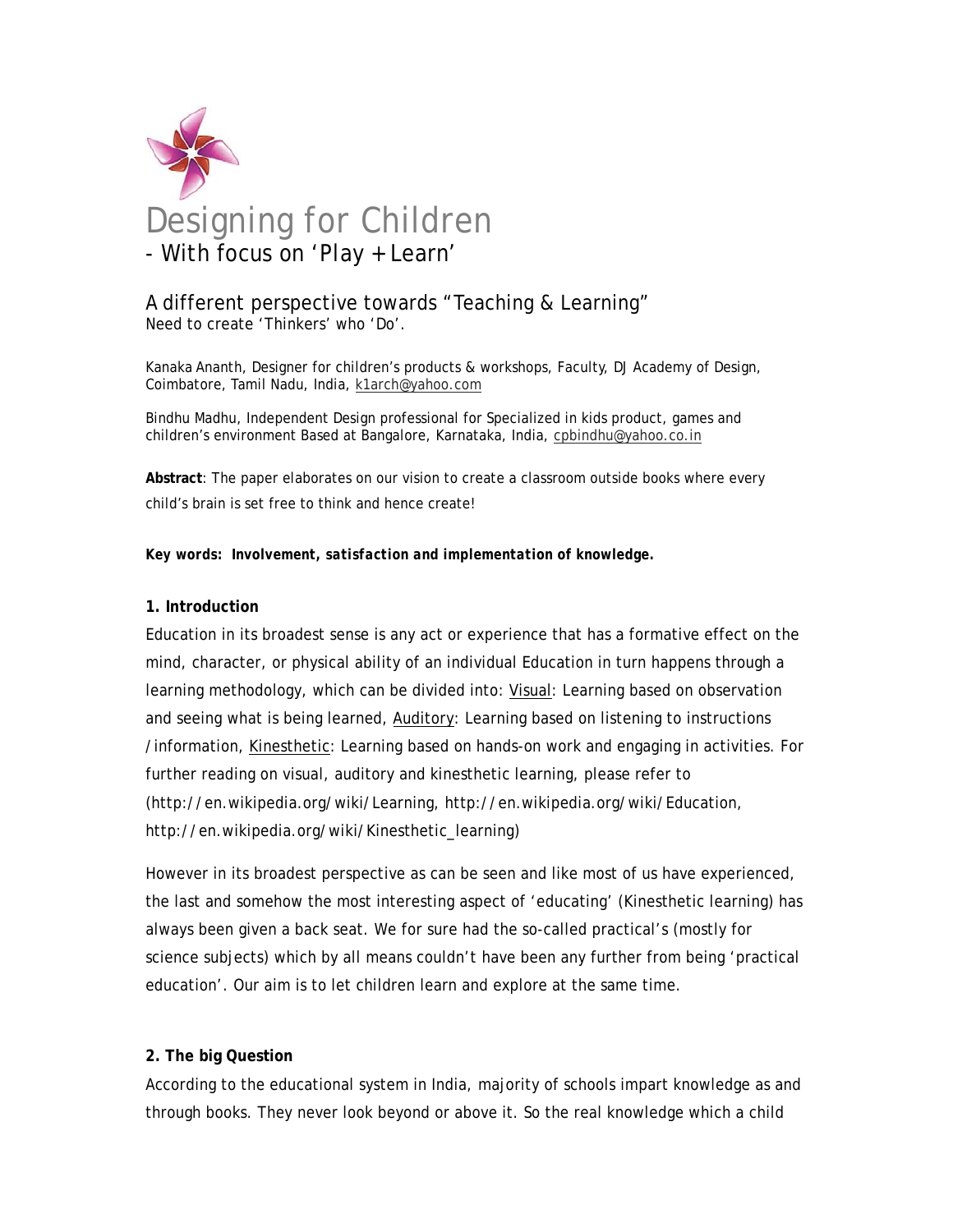could gain by 'the learning by doing method' involving all the 5 senses is never an option. As designers we believe that children need to be developed into thinkers rather than just doers. Our educational system has helped us develop into doers who follow instructions which has lead us to become outsourcing giants. But the main thought related activities are basically governed by others. This is because our system has developed us to stop thinking and asking the questions Why, Where, What, When, Who, How? With globalization, innovation has become the key word for development, growth and success. But are our children being molded into innovators or are we just thrusting the ocean of knowledge into their little brains so that they get drained as soon as it gets injected?

### **2.1 A point to ponder**

For the sake of a thought, we all know that we never forget how to wear a T-shirt, how to ride a bicycle, play our favorite game, the sequence of a much loved movie and the list could go on. But why is it that we cannot quite easily remember the number of bones in various parts of our body or something as mundane as why is the color of sky blue! As a matter of fact we have even mugged up the latter and faced exams for the same, while the former wasn't put through all that. The simple underlying fact is the sheer interest and practicality with which we dealt the former. Whereas, the latter was done more for others (parents, teachers and competition to reach the 1<sup>st</sup> rank etc.)

Learning is basically about experiences. But our educational system has not yet woven the experience bit into its curriculum, so the learning gets easily forgotten. Also if we look around ourselves, we would definitely come across a lot of people who have been successful in life without being top-rankers in their academic life. Of course the top rankers too have reached high may be higher, but when we compare the level of satisfaction and pleasure derived from their work, the former ranks higher. The reason being that the former group has chosen their way of life by their choice, it wasn't shoved on them. They might have been listed the last rankers, the good-for nothings and a lot more for a long time, before they realized their potential and lived their dream. What needs to be mentioned here is the time they lose compared to the high-ranking achievers and also that many of them in fact never realize their dreams. It is here that our thought and vision comes to play!

#### **3 Our Vision**

We wish and thrive to achieve a state of education where every child is given the freedom to think, explore and then do. Everyone who has ever dealt with children would definitely agree that children have queries and doubts much more than we could imagine answering.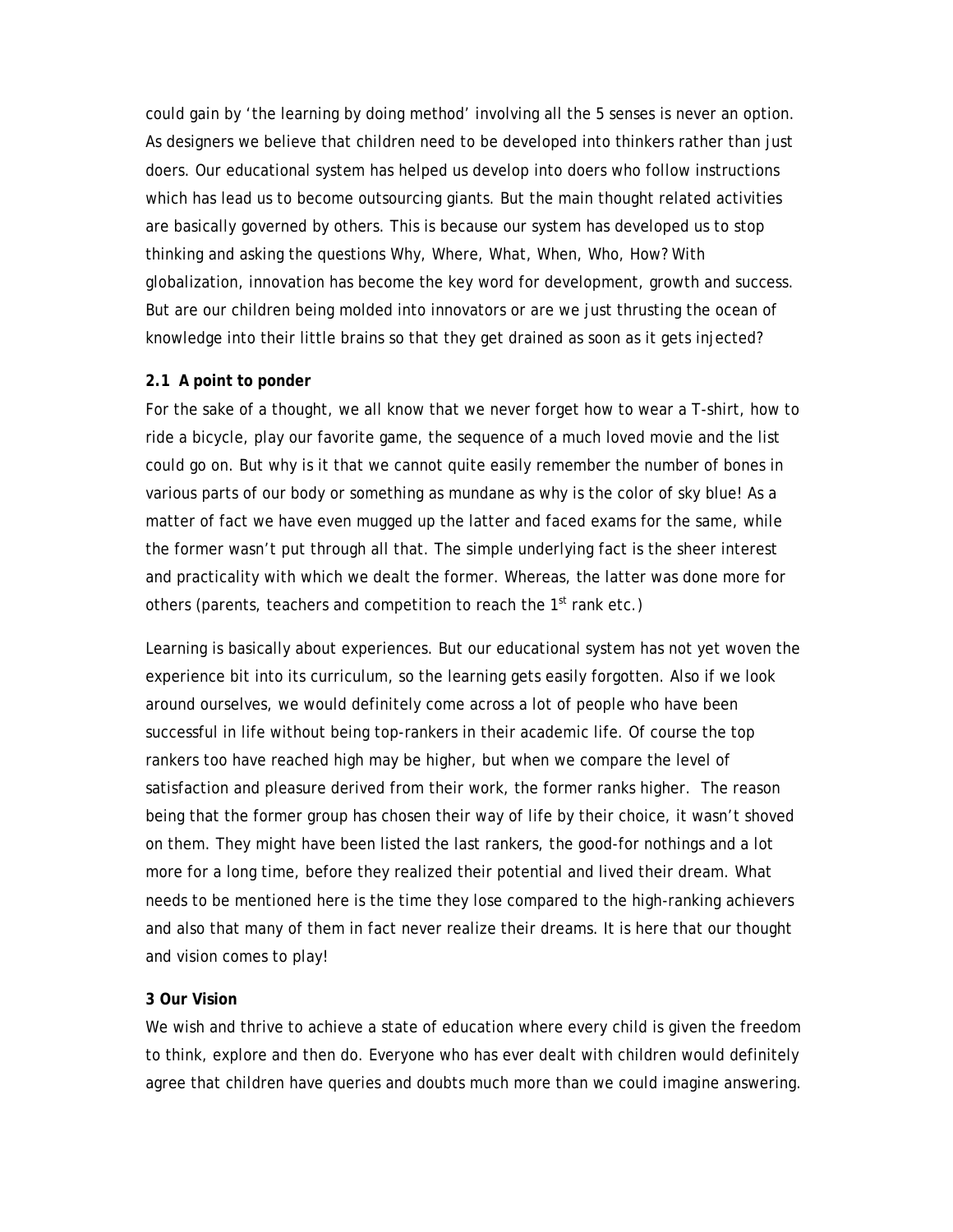So it goes without saying that more often we avoid or close the flow with very dim-witted answers.

We as designers felt a need to bring out this creative thirst in children and nurture them through some workshops.

# **4 Our Workshops**

We started by conducting workshops on language development. We developed a method where children become story writers, directors, narrators, character developers etc. The whole process has been worked out so that children work together in a team. We always try to group children of varied age and from different walks of life, so that they learn to bridge their differences and come out of their comfort level. Even at a young age we can see the team player, the innovator, the thinker, manager etc grow in them. Their future starts getting molded way before we can imagine it does.

**4.1.0 Story-book making** We brief them about the elements that form a story and then they are asked to develop a story of their own. And it ends by them creating a complete story book by them. Through this process children actually start developing their writing and communication skills, vocabulary (from their peers, elders and educators), grammar and presentation skills. Refer Pictures 01 and 02.



**Picture 01:** Story book making workshop, Chennai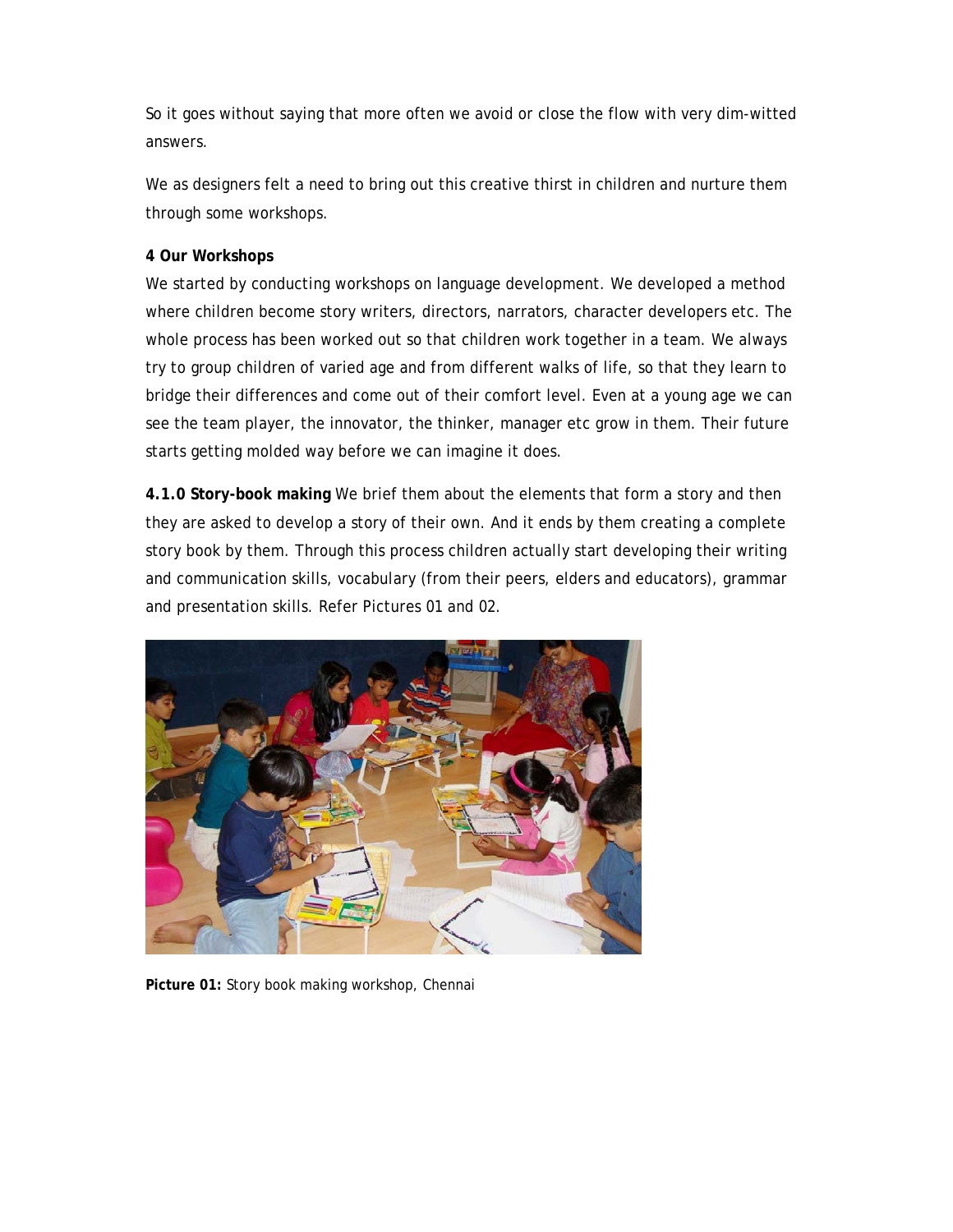

**Picture 02:** Pages from a Story book "The Tiger's Stripes" made by one of the participants of Story book making workshop, Chennai.

**4.1.1 Puppet for characters** We take it one step ahead by teaching them, how to make puppets .The children then develop a puppet of their story-characters and enact the story out for an audience. By adding the element of making puppets, there is a sense of weaving the learning by doing method. Children while making the characters on their own would be able to weave the characters and enact the story better, it imbibes into their mind. Thus we connect the Visual & Kinesthetic learning.



**Picture 03:** Finger puppet and Story Telling workshop, Bangalore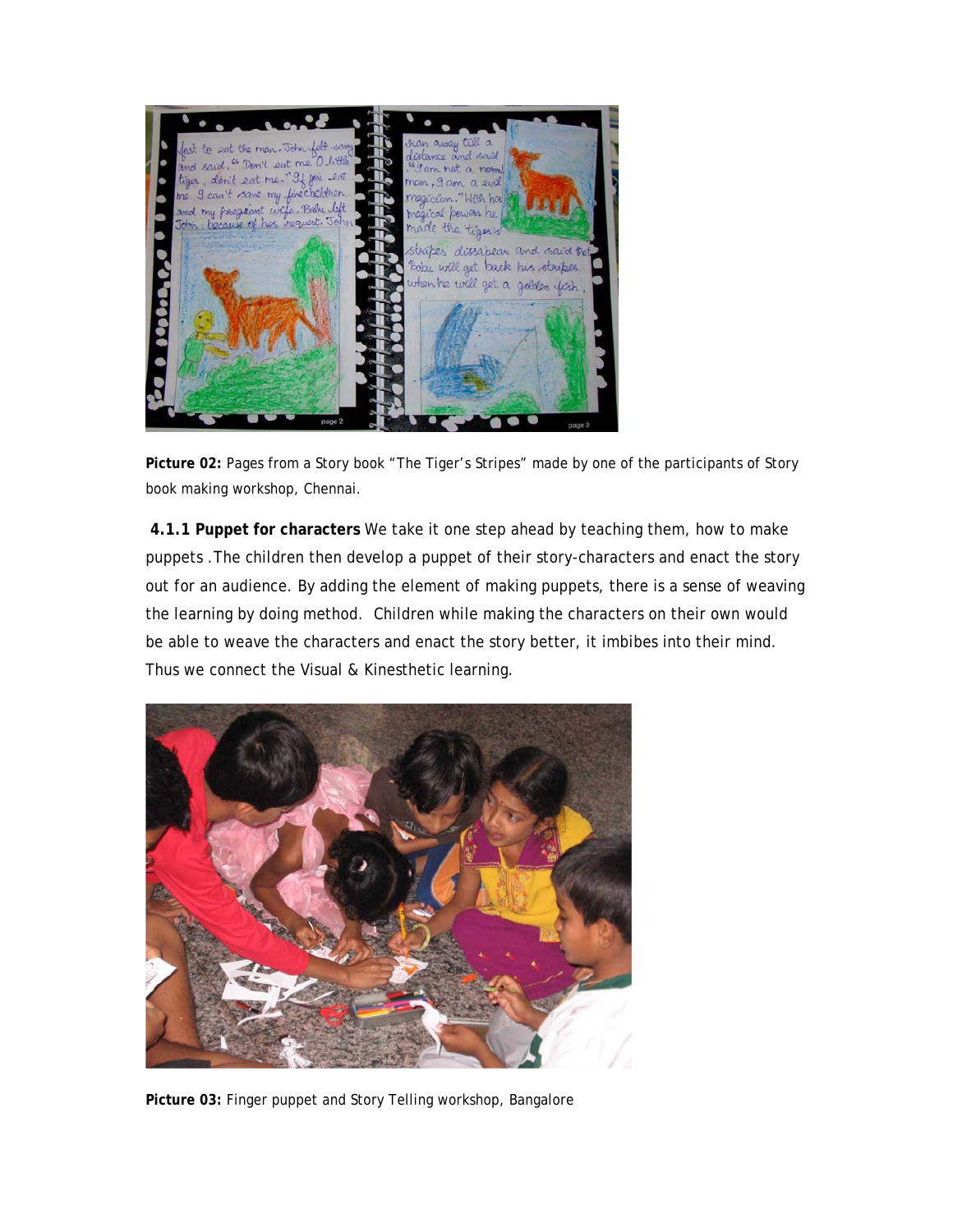The way they convince us of every sequence in the story and their level of imagination in a given time is remarkable! Refer Pictures 03 and 04



**Picture 04:** children with their backdrop and finger puppets

**4.1.2 Working under a constriction** Another method is to give the children characters and ask them to build a story with it. Here there is a constraint (with the characters). We need to develop children to come up with solutions under any kind of constraint or adversity. It's very interesting to see the kind of stories they come up with and how they connect the given characters. They are also emphasized to come up with stories that have a moral. For example, in a workshop at Bangalore, we gave random characters to a group of children, the characters given to them were: priest, a boy, dinosaur, dog and bell. The children were asked to come up with a story using these characters. The characters further being developed into finger puppets for enacting the story out. We wondered how the kids would manage to connect these objects into a story in the given time! Refer to picture 05.

Here goes the story in short: "Once there lived a priest who meditated below a banyan tree, a naughty boy playing near by, would always play pranks to distract and disturb him. He wouldn't give in to any of the priest's request or threat. Finally the priest decided to punish him and cursed him to become an animal next time the bell rang in the nearby temple! The boy realized his mistake after he lived an animal's life and apologized to the priest. He learnt the moral that one shouldn't disturb people at work".

The age group of the team which created this story was 7 to 12 yrs.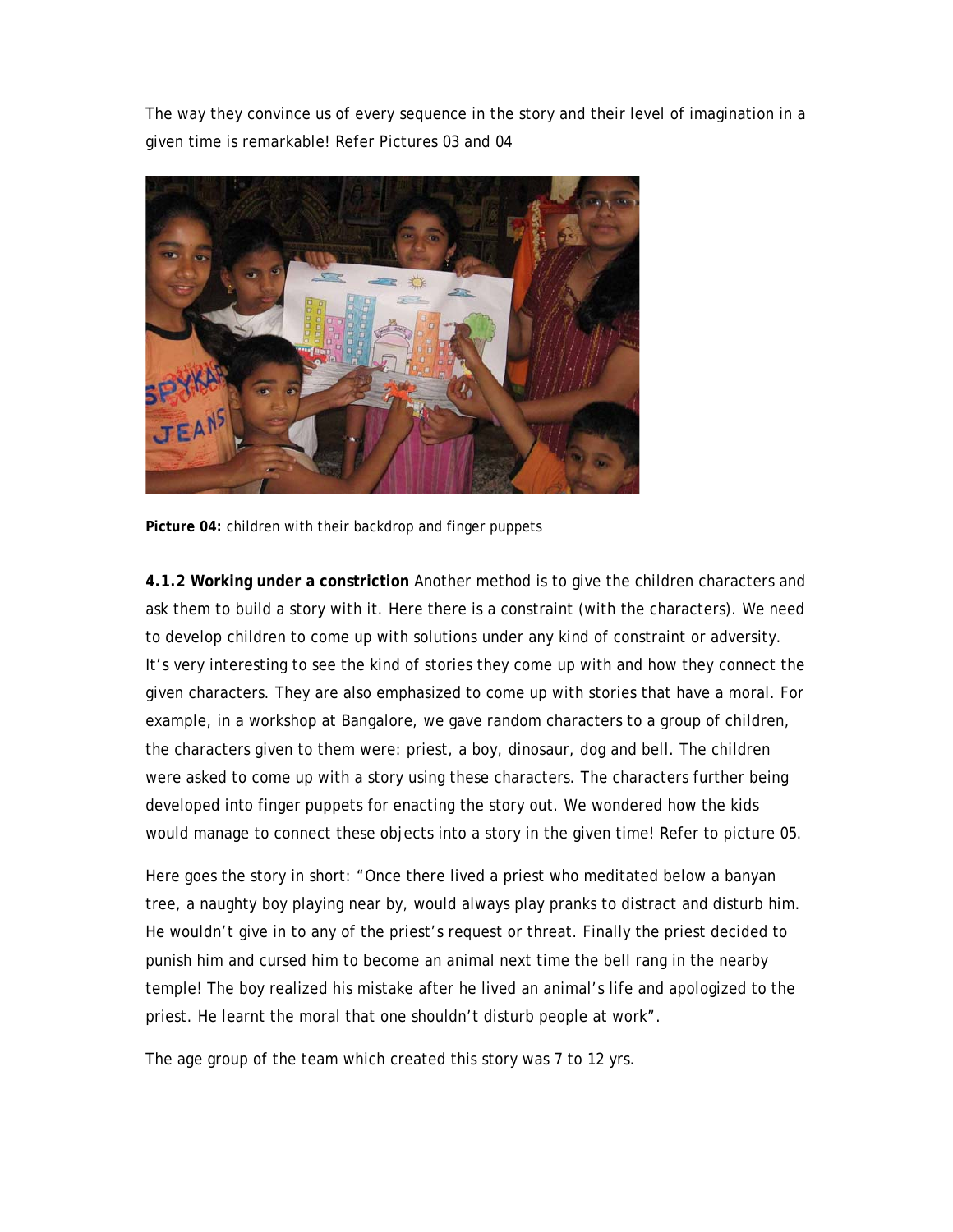

**Picture 05:** Stand-up puppets made by children, where the characters were given by us but the story was weaved by them.

In the whole process the children do face various levels and kinds of difficulties, like the appropriate word to be used, the way to narrate a speech, the formation of paragraphs and how best to begin and end the story so that the interest of the reader is maintained. This is where we came in to help and imparted some language skills, an urge to develop vocabulary, improved writing, communication, presentation skills and lots more. In fact we were able to even detect some children who had incredible imagination power but were laid back in their mode of expression. We are happy that we could help them come out of their "i-can-never-do-this" mode to "wow-i-have-written-a-book" sense of accomplishment. The children are encouraged to illustrate their story, this helps them put their thoughts on to paper. For most us would still find it difficult to give a clear picture to the face of characters in our imaginary stories (like the one's most us would have made up for our children at some point of time!).So, leave alone, putting those characters on paper! But as a matter of fact no thought, no creation is complete unless it is tangible or useful and the first step to it is its depiction. This would create a mind block and an upcoming idea is submerged and thus dissolved into oblivion. It's because we have some how cut off the link between the mind and the hand. We need to see that the younger generation can keep this link alive. Thus we see to it that each child at the end of the workshop carried home a complete book (which includes the illustrations) created by them, which would constantly remind them of what they were able to do and what more they can do in future. This is what we miss out on a normal educational format!

**4.2.0 Game Design workshop** The other workshop we have conducted was on children developing their own games. We all know and could unanimously agree on how good these kids are with games in any form (board or digital). So here we tried to utilize the potential strategist (in every child) to create games, on various topics, by working in groups.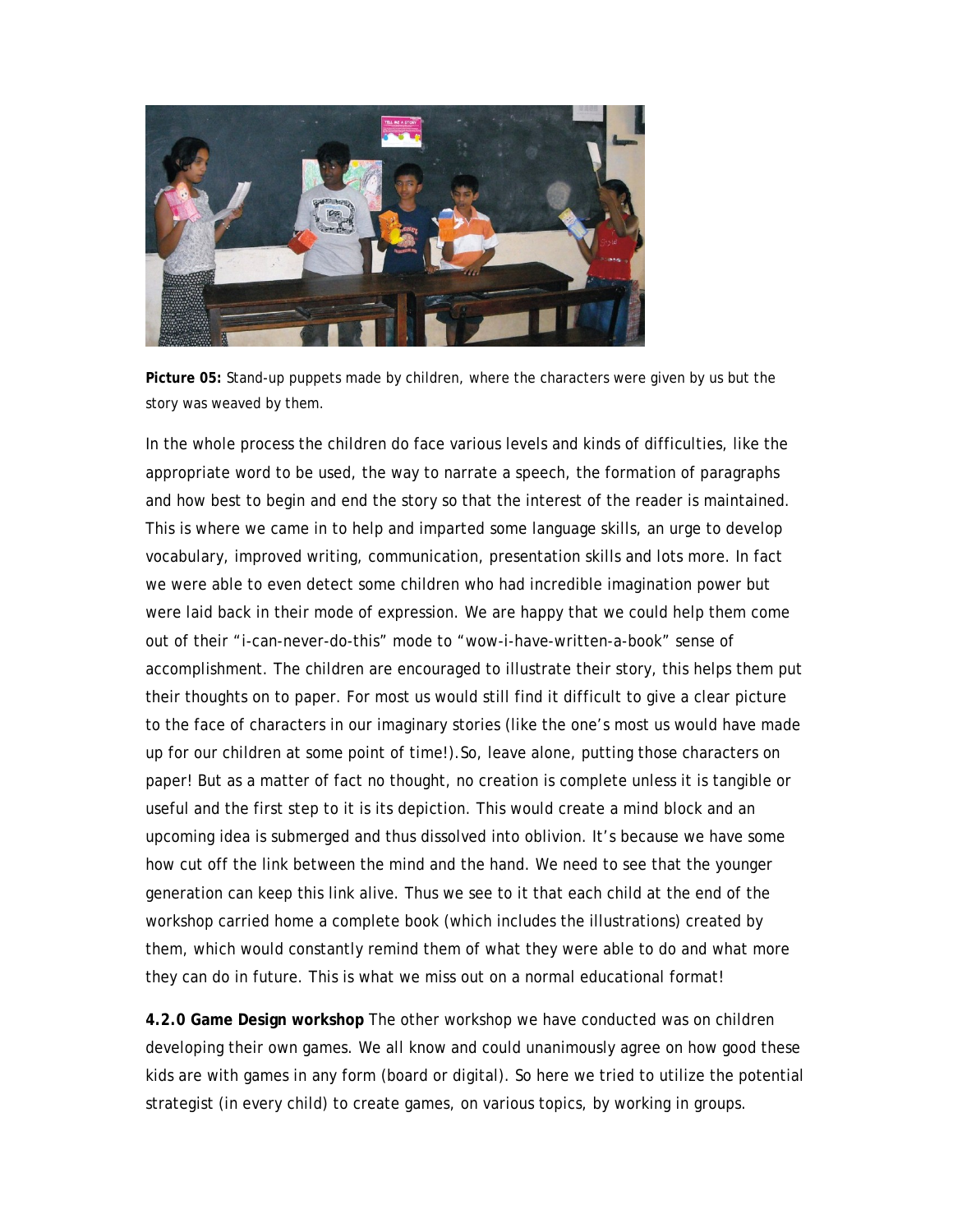Children developed games on diverse topics, ranging from how to teach math, to memory development, general knowledge etc. Refer pictures 06.



Picture 06: Children at the Game Design workshop, Coimbatore.

This particular workshop not just triggered the creativity in those children, but went a long way in them doing an in depth research on a particular topic, coordinating a chain of facts in one game, learning about strategy development, creating and giving instructions and last but not the least, instilling a great sense of accomplishment, which can never be matched by just winning a game. At the end of this workshop each child could carry home a game they have created and would have at least played 5 new games (created by the other teams). We believe that the parents also need to open up and spend more time with children. In most of our workshops we do encourage parents to participate. Some, such as the game workshops had some parents participating. Here children formed groups with parents and develop games together. While these kind sof interactive sessions always helps children learn al lot. It's the parents who have been benefited by being able to appreciate a child's potential while comprehend their weakness too. Standing as an equal, parents are able to gauge and guide their children better. Parents can have such activities at home with their kids. With every new session the parent-child gap only gets shorter.

## **5 Conclusions**

In a normal school a child's potential is marked by just marks and recorded by the corresponding report cards, but in our system every child has achieved and hence is an achiever! It goes without mentioning that this achievement also remains and reminds not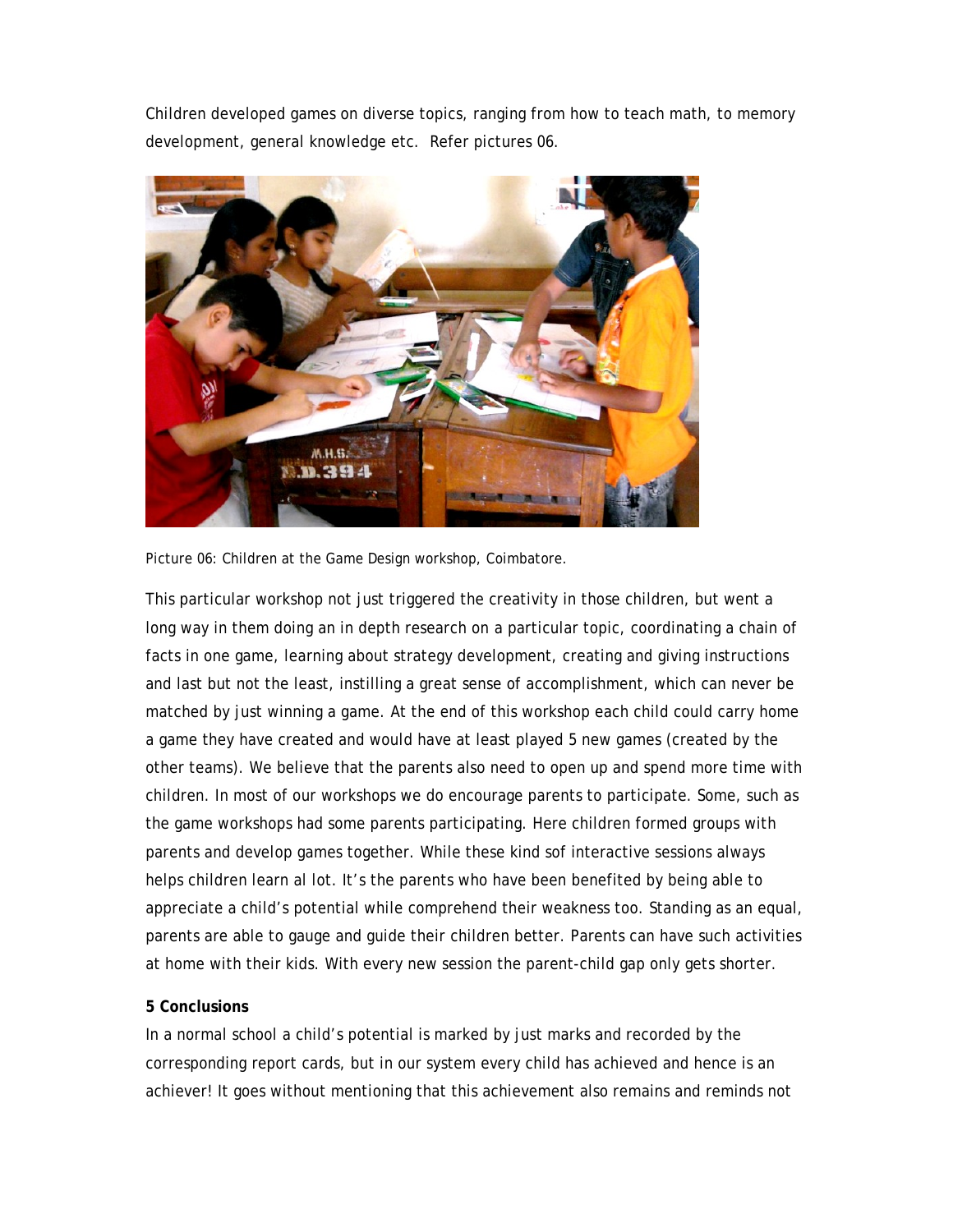just the child but also the parents about their child's budding future, so that they can deal with them better.

We wish to confirm once again that this is not a complete alternative to the present education system, but is a fresh outlet to make those words in the books more effective and have a lasting impact.

Our motto and vision has been further strengthened by this innocent voice raised by a student Umberno Maturana. Maturana is the young son of a Chilean biologist, he felt unhappy at school because he felt his teachers were making it impossible for him to 'learn'. They wanted to teach him what they knew, rather than drawing out what he needed to learn. As a result Maturana wrote "The Student's Prayer", of which this translation is an abridged version.

### **The Student's Prayer**

"Don't impose on me what you know, I want to explore the unknown And be the source of my own discoveries. Let the known be my liberation, not my slavery. The world of your truth can be my limitation; Your wisdom my negation. Don't instruct me; let's walk together. Let my richness begin where yours ends. Show me so that I can stand On your shoulders. Reveal yourself so that I can be Something different. You believe that every human being Can love and create. I understand, then, your fear When I ask you to live according to your wisdom.